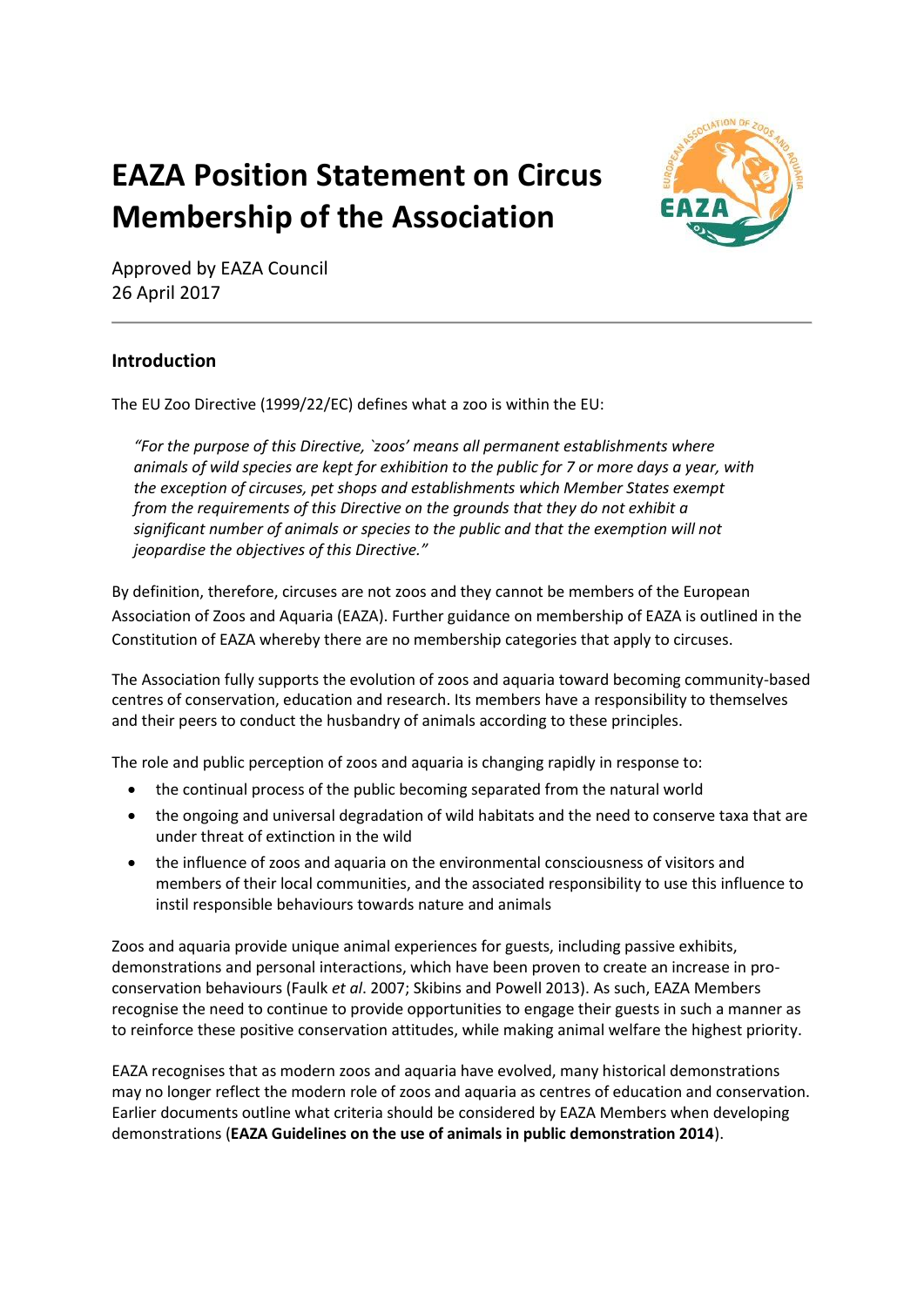EAZA defines demonstrations as any case where an animal is demonstrating behaviours, trained or natural, while under the supervision or control of a trainer in the view of guests, with the intention of educating, inspiring, and entertaining our visitors. This would also include guest interactions and experiences.

Training techniques used for demonstrations should not differ from day to day husbandry training techniques to guarantee animal welfare. Priority should also be placed on behavioural, environmental and social enrichment.

EAZA recognises that 'animal demonstrations' are, in a broad sense, also a key part of the offering of circuses. No plain and simple definition of a circus exists that would allow unambiguous discrimination between a demonstration in an EAZA zoo and a circus, yet the distinction is clear and obvious to most people. It relates to the context in which the demonstration is offered and the detail of how it is performed. For the purpose of this document an animal performance in a circus will be termed a 'show'.

# **Good practice**

In its definition of what is acceptable in animal demonstrations by its members EAZA encourages a focus on behaviours that are demonstrations of animals' natural intellectual or problem solving abilities and their physical attributes. Practices that should be phased out or avoided in future demonstrations include:

- 1. Any practices that provide audiences with a misleading impression of the natural behaviours of wild animals, or makes claims about wild animal behaviour that are not substantiated by scientific evidence.
- 2. The use of props where their use cannot be shown to demonstrate or replicate natural behaviour. Static stage sets would not be defined as props.
- 3. Any behaviour that when implemented poses a demonstrable or probable risk toward animal health.

EAZA does not support demonstrations which place humans or animals at a risk of physical or psychological harm, including:

- 1. Any situation where an animal, a staff member or guests' safety is unnecessarily and knowingly placed at risk.
- 2. Any practice that requires physical disciplining of an animal to provide protection for a staff member who is in contact with that animal for any purpose other than the preservation or improvement of its health or wellbeing.
- 3. Direct physical contact between humans and animals in a demonstration for the sole purpose of entertainment, where there is no accompanying demonstrable educational value.

EAZA does not support the use of rearing or feeding techniques for demonstrations that directly affect the welfare and health of the animal, including the premature removal of an animal from the mother with the intention of hand-raising specifically for use in a demonstration when this causes psychological distress to the offspring or mother.

EAZA does not support placing animals in a performance environment that does not reflect the **EAZA Standards for the Accommodation of Animals in Zoos and Aquaria (2014)**, particularly where these conditions could cause them stress or physical harm.